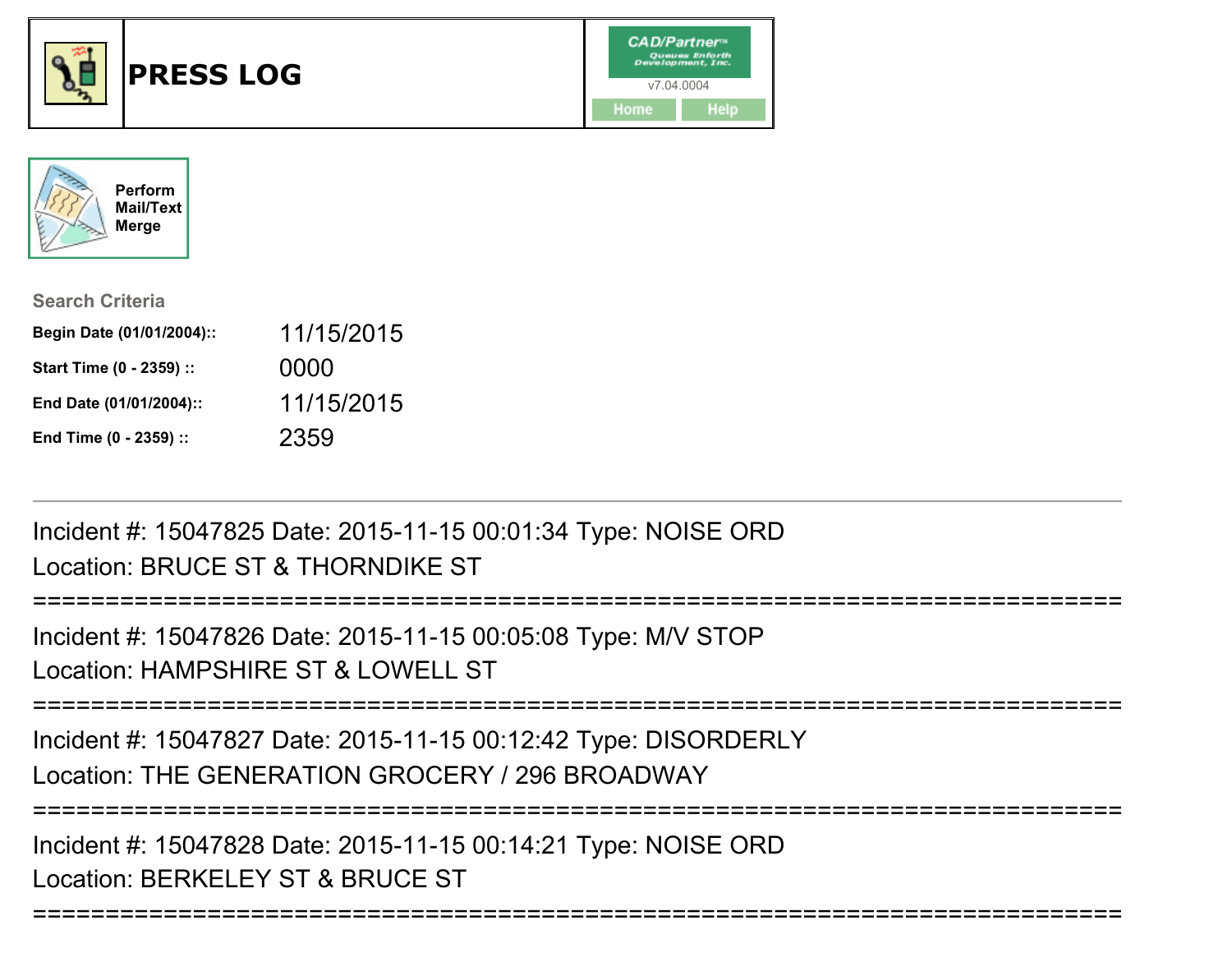Incident #: 15047829 Date: 2015-11-15 00:17:54 Type: MV/BLOCKINGLocation: 16 KRESS ST

Incident #: 15047830 Date: 2015-11-15 00:40:49 Type: SUS PERS/MVLocation: 9 W KENNETH ST

===========================================================================

===========================================================================

Incident #: 15047831 Date: 2015-11-15 00:41:49 Type: NOISE ORDLocation: 478 RIVERSIDE DR #204

===========================================================================

Incident #: 15047832 Date: 2015-11-15 00:44:54 Type: SUS PERS/MV

Location: 420 COMMON ST

===========================================================================

Incident #: 15047833 Date: 2015-11-15 00:50:30 Type: NOISE ORDLocation: 15 CROSBY ST FL 2

===========================================================================

Incident #: 15047834 Date: 2015-11-15 00:53:42 Type: M/V STOPLocation: COMMON ST & FRANKLIN ST

===========================================================================

Incident #: 15047835 Date: 2015-11-15 01:00:22 Type: B&E/MV/PASTLocation: MAKARENA RESTAURANT / 150 COMMON ST

===========================================================================

Incident #: 15047836 Date: 2015-11-15 01:01:09 Type: DISTURBANCELocation: BONGOS NIGHTCLUB / 190 LAWRENCE ST

===========================================================================

Incident #: 15047837 Date: 2015-11-15 01:02:52 Type: DOMESTIC/PROGLocation: 800 ESSEX ST FL 2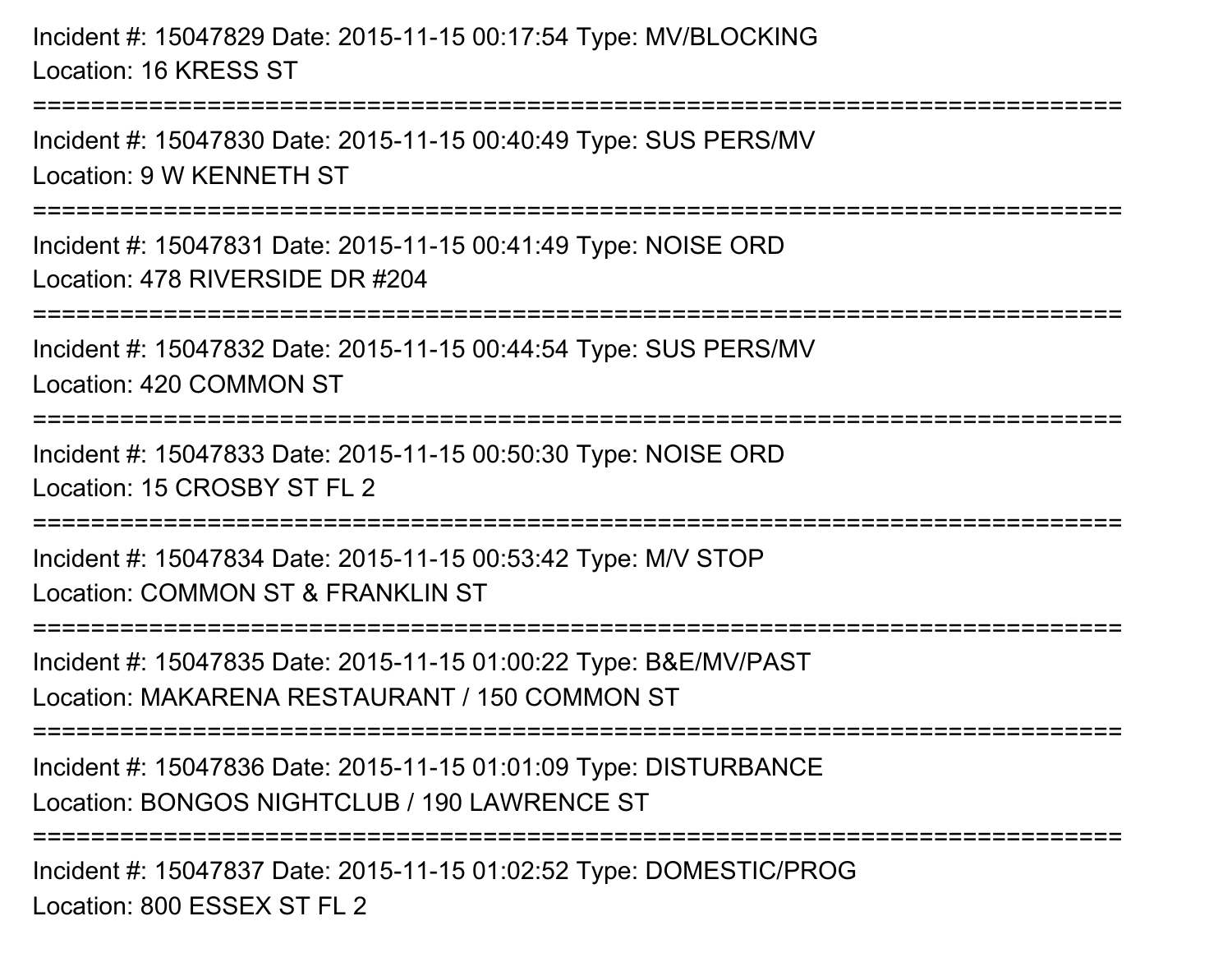Incident #: 15047838 Date: 2015-11-15 01:07:15 Type: AUTO ACC/PILocation: LAWRENCE ST & LOWELL ST

===========================================================================Incident #: 15047839 Date: 2015-11-15 01:33:00 Type: NOISE ORDLocation: 185 NEWBURY ST FL 2===========================================================================Incident #: 15047840 Date: 2015-11-15 01:33:29 Type: NOISE ORDLocation: 340 LOWELL ST FL 3 ===========================================================================Incident #: 15047841 Date: 2015-11-15 01:41:25 Type: NOISE ORDLocation: 214 ARLINGTON ST FL 2 ===========================================================================Incident #: 15047842 Date: 2015-11-15 01:43:23 Type: ALARMSLocation: 579 ANDOVER ST===========================================================================Incident #: 15047843 Date: 2015-11-15 01:54:12 Type: DISTURBANCELocation: 505 BROADWAY===========================================================================Incident #: 15047844 Date: 2015-11-15 01:54:38 Type: NOISE ORDLocation: 55 STEARNS AV===========================================================================Incident #: 15047846 Date: 2015-11-15 02:14:29 Type: A&B D/W PASTLocation: 4 BROADWAY CT===========================================================================Incident #: 15047845 Date: 2015-11-15 02:14:35 Type: M/V STOPLocation: ARLINGTON: ARLINGTON ST & LAWRENCE ST & LAWRENCE ST & LAWRENCE ST & LAWRENCE ST & LAWRENCE ST & LAWR<br>.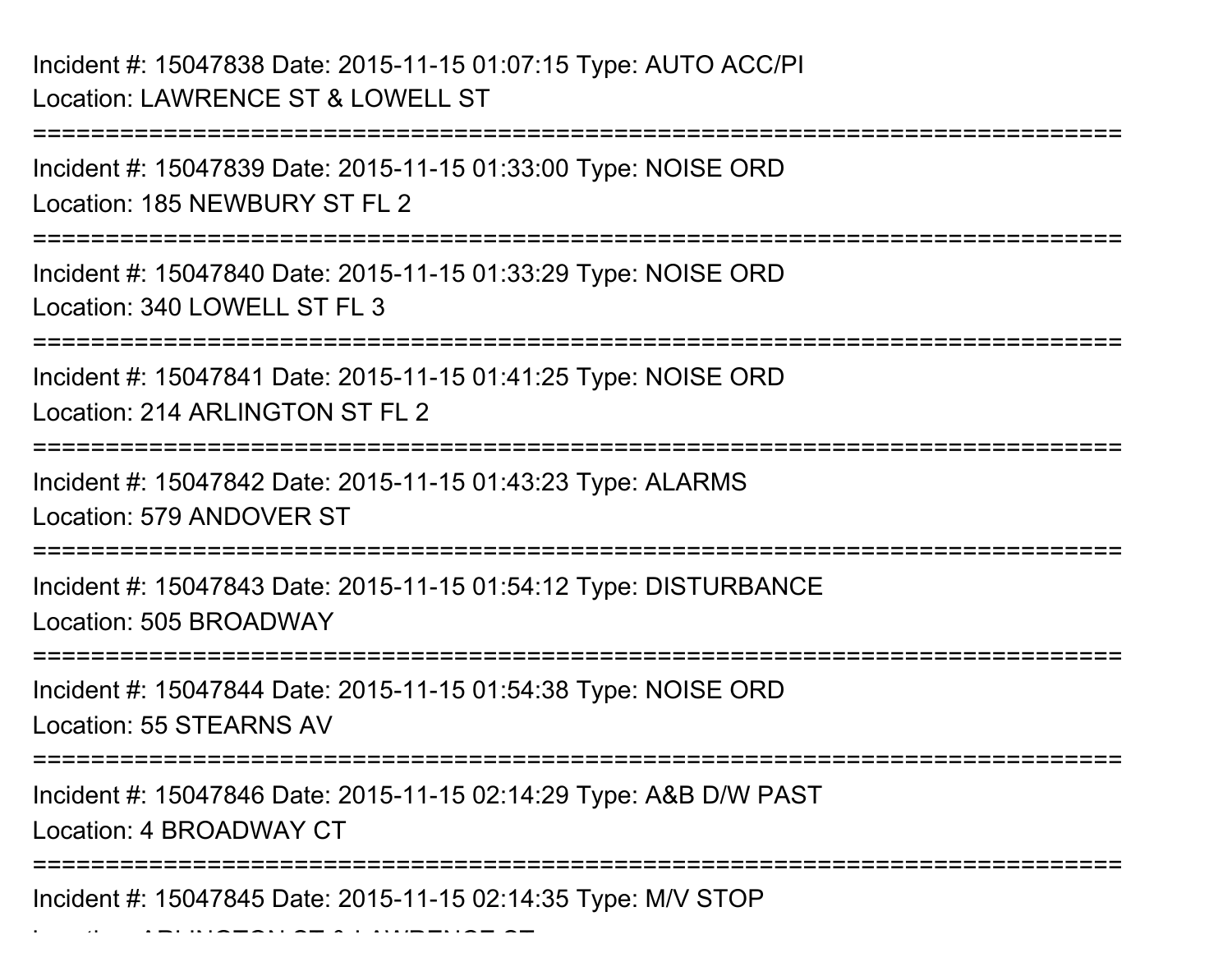===========================================================================Incident #: 15047847 Date: 2015-11-15 02:16:02 Type: M/V STOPLocation: BAILEY ST & OSGOOD ST===========================================================================Incident #: 15047848 Date: 2015-11-15 02:21:09 Type: M/V STOPLocation: BROADWAY & WATER ST===========================================================================Incident #: 15047849 Date: 2015-11-15 02:22:07 Type: DISTURBANCELocation: 315 PROSPECT ST FL 3 ===========================================================================Incident #: 15047850 Date: 2015-11-15 02:35:02 Type: M/V STOPLocation: SUMMIT AV===========================================================================Incident #: 15047851 Date: 2015-11-15 02:43:04 Type: MEDIC SUPPORTLocation: 2 FITZ ST FL 3===========================================================================Incident #: 15047852 Date: 2015-11-15 02:55:20 Type: NOISE ORDLocation: 79 BOXFORD ST FL 2===========================================================================Incident #: 15047853 Date: 2015-11-15 03:06:47 Type: DISTURBANCELocation: CLIFTON ST & FARLEY ST===========================================================================Incident #: 15047854 Date: 2015-11-15 03:09:01 Type: M/V STOPLocation: LAWRENCE ST & PARK ST===========================================================================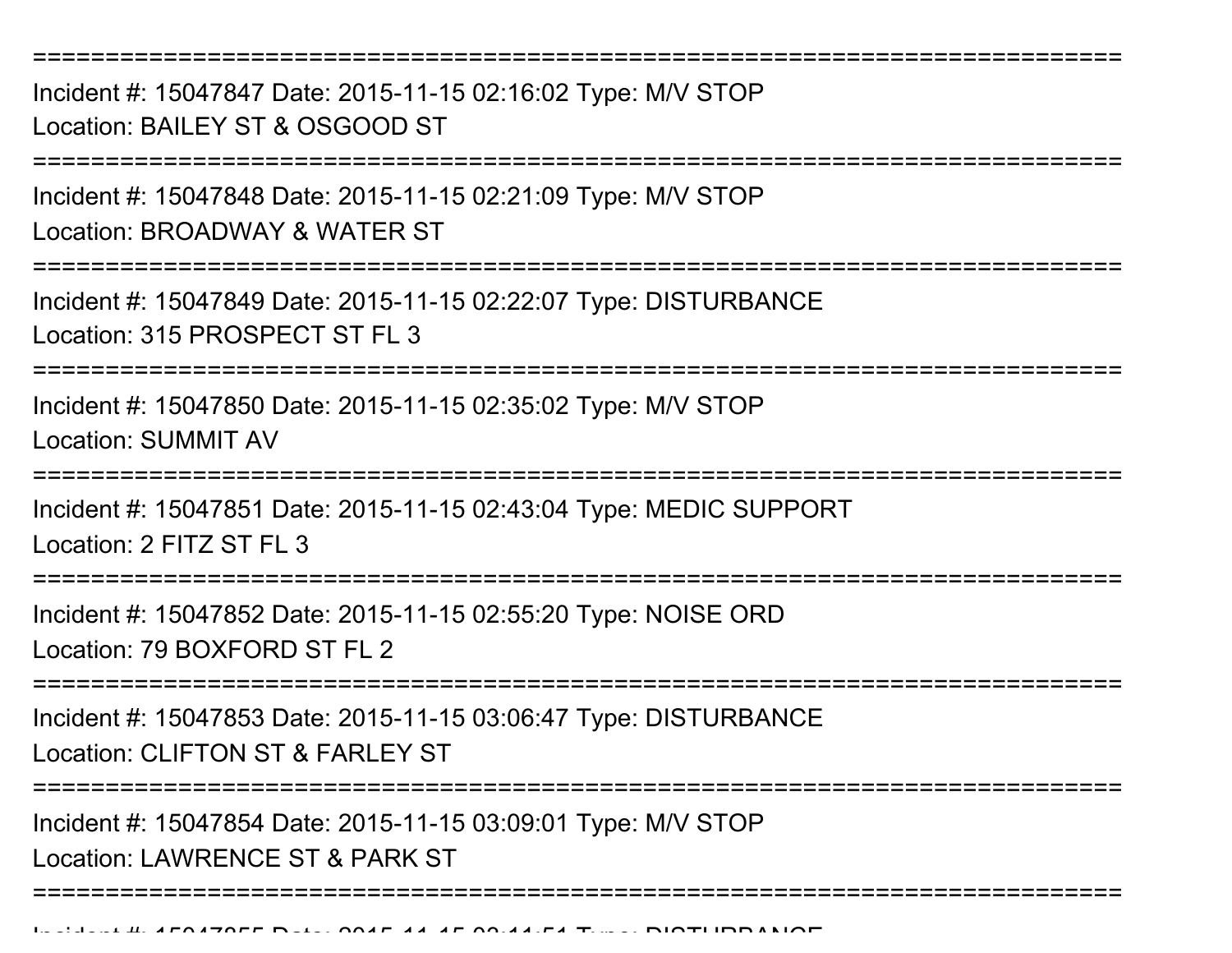Location: 113 GARDEN ST FL 1

===========================================================================

Incident #: 15047856 Date: 2015-11-15 03:21:00 Type: LARCENY/PASTLocation: 53 WOODLAND ST FL 2

===========================================================================

Incident #: 15047857 Date: 2015-11-15 03:38:51 Type: TOW OF M/VLocation: 359 HAVERHILL ST

===========================================================================

Incident #: 15047858 Date: 2015-11-15 03:39:08 Type: NOISE ORDLocation: 9 DORCHESTER ST

===========================================================================

Incident #: 15047859 Date: 2015-11-15 04:00:25 Type: UNKNOWN PROBLocation: 263 JACKSON ST FL 1

===========================================================================

Incident #: 15047860 Date: 2015-11-15 04:12:39 Type: MEDIC SUPPORTLocation: 32 HOBSON ST FL 2

======================

Incident #: 15047861 Date: 2015-11-15 04:19:27 Type: DISTURBANCELocation: 276 HAMPSHIRE ST

===========================================================================

Incident #: 15047862 Date: 2015-11-15 04:46:38 Type: MISSING PERS

Location: 112 ALLSTON ST

========================

===========================================================================

Incident #: 15047863 Date: 2015-11-15 04:49:36 Type: DISTURBANCELocation: 123 LOWELL ST #2A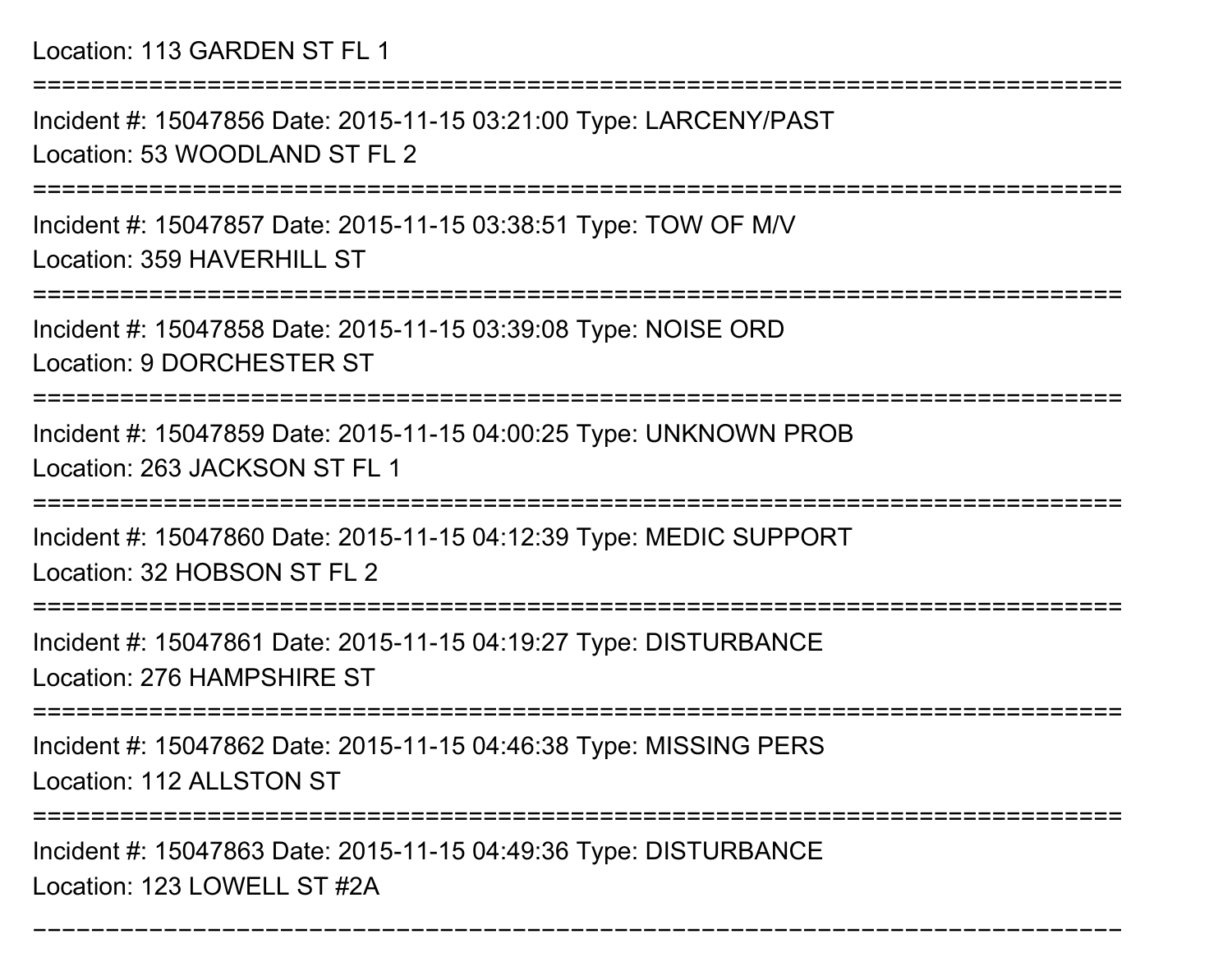```
Incident #: 15047864 Date: 2015-11-15 05:10:50 Type: NOISE ORDLocation: 44 POPLAR ST===============
Incident #: 15047865 Date: 2015-11-15 05:21:06 Type: DISTURBANCELocation: 517 HAMPSHIRF ST FL 3
===========================================================================Incident #: 15047866 Date: 2015-11-15 05:41:57 Type: M/V STOPLocation: ARLINGTON ST & LAWRENCE ST===========================================================================Incident #: 15047867 Date: 2015-11-15 05:51:15 Type: DOMESTIC/PROGLocation: 139 BENNINGTON ST FL 2===========================================================================Incident #: 15047868 Date: 2015-11-15 07:02:24 Type: PARK & WALKLocation: BROADWAY===========================================================================Incident #: 15047870 Date: 2015-11-15 07:37:13 Type: MV/BLOCKINGLocation: 259 HIGH ST===========================================================================Incident #: 15047869 Date: 2015-11-15 07:37:38 Type: UNWANTEDGUESTLocation: 160 WINTHROP AV===========================================================================Incident #: 15047871 Date: 2015-11-15 07:41:29 Type: ALARMSLocation: 436 S UNION ST===========================================================================Incident #: 15047872 Date: 2015-11-15 08:04:22 Type: MEDIC SUPPORTLocation: 14 BEACON ST #17
```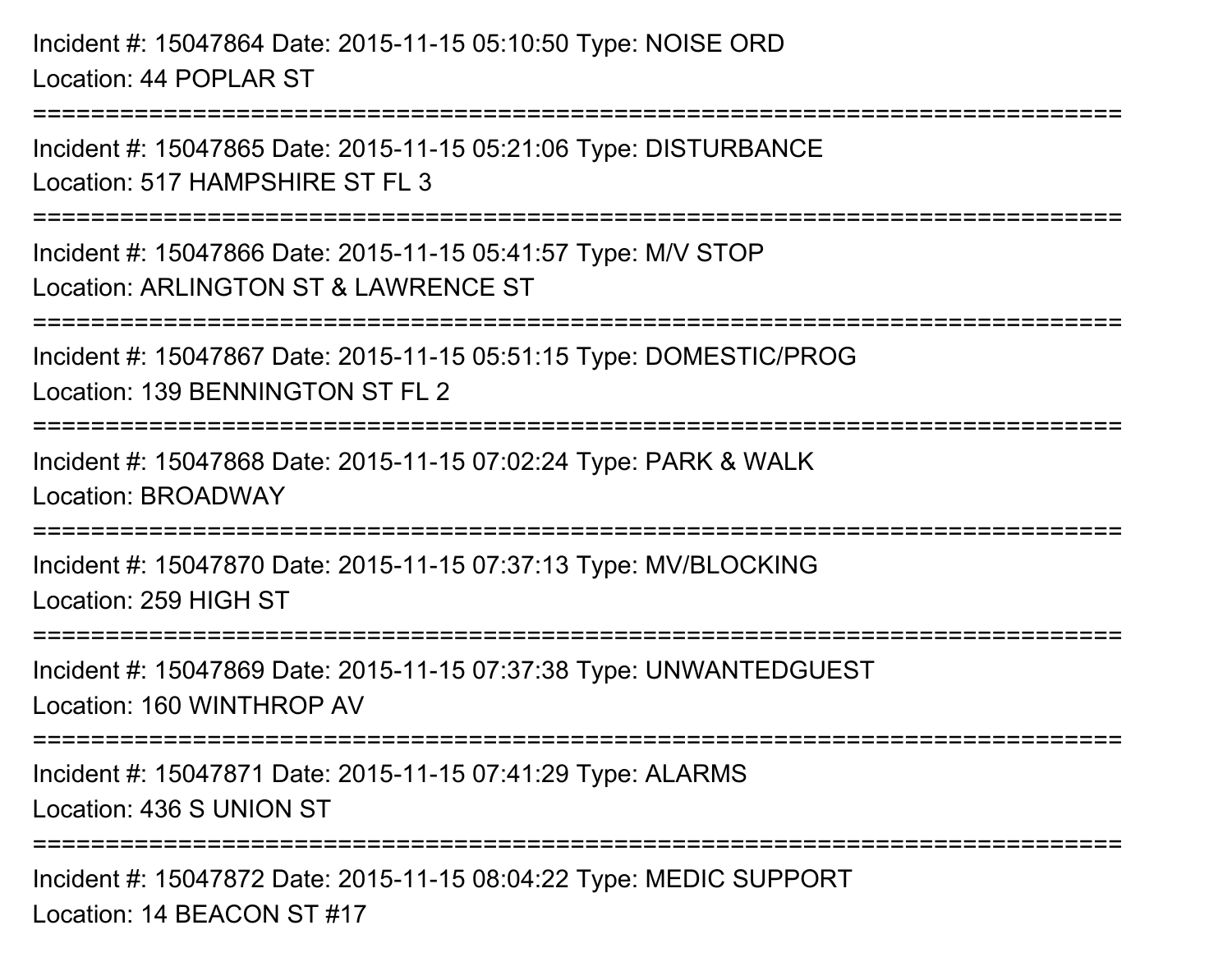Incident #: 15047873 Date: 2015-11-15 08:26:57 Type: M/V STOPLocation: ANDOVER ST

===========================================================================

===========================================================================

Incident #: 15047874 Date: 2015-11-15 08:34:07 Type: M/V STOPLocation: ANDOVER ST & BEACON ST

===========================================================================

Incident #: 15047875 Date: 2015-11-15 08:39:23 Type: B&E/PASTLocation: 71 AMHERST ST

===========================================================================

Incident #: 15047876 Date: 2015-11-15 09:21:03 Type: DISTURBANCELocation: LAWRENCE ST & OAK ST

===========================================================================

Incident #: 15047877 Date: 2015-11-15 09:30:11 Type: ALARM/BURGLocation: SHIN SHIN ORIENTAL GROCERY / 603 S UNION ST

===========================================================================

Incident #: 15047878 Date: 2015-11-15 09:45:08 Type: SUS PERS/MVLocation: 34 TREMONT ST

===========================================================================

Incident #: 15047879 Date: 2015-11-15 10:11:21 Type: PARK & WALKLocation: BRADFORD ST & BROADWAY

===========================================================================

Incident #: 15047880 Date: 2015-11-15 10:28:35 Type: ALARM/BURGLocation: GUERERRO RESD / 6 W HAWLEY ST

===========================================================================

Incident #: 15047881 Date: 2015-11-15 10:28:54 Type: B&E/PROG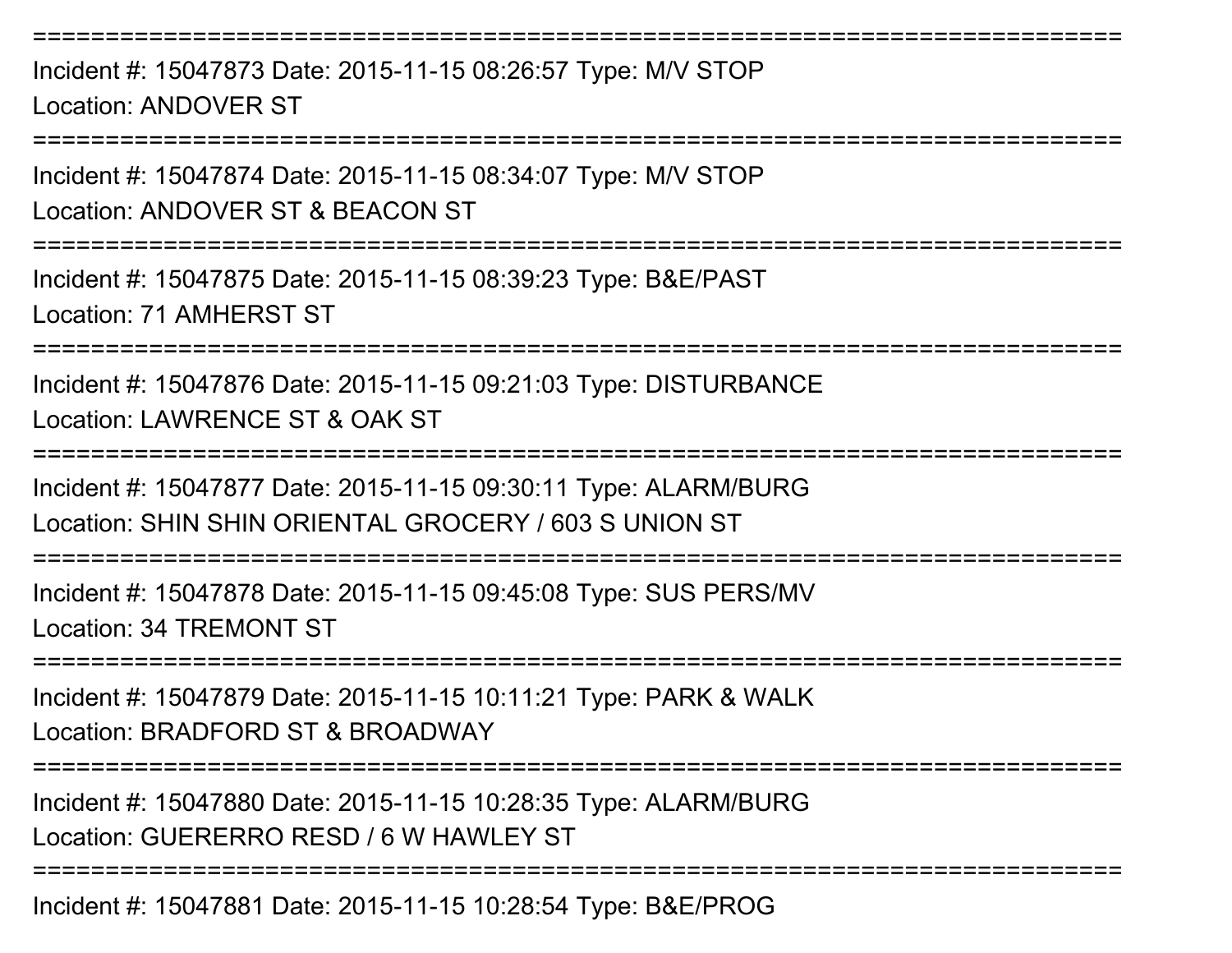===========================================================================

Incident #: 15047882 Date: 2015-11-15 10:36:53 Type: DISTURBANCELocation: 77 S UNION ST #APT109

===========================================================================

Incident #: 15047883 Date: 2015-11-15 11:27:12 Type: NOISE ORDLocation: FARRAH FUNERAL HOME / 170 LAWRENCE ST

===========================================================================

Incident #: 15047884 Date: 2015-11-15 11:33:53 Type: SUS PERS/MVLocation: 333 HAVERHILL ST

===========================================================================

Incident #: 15047885 Date: 2015-11-15 11:37:51 Type: M/V STOPLocation: ANDOVER ST & S BROADWAY

===========================================================================

Incident #: 15047886 Date: 2015-11-15 11:54:34 Type: THREATS

Location: 103 JACKSON ST #APT 4

===========================================================================

Incident #: 15047887 Date: 2015-11-15 12:01:56 Type: ALARM/BURGLocation: DISCOUNT LIQUORS / 103 BROADWAY

===========================================================================

Incident #: 15047888 Date: 2015-11-15 12:23:46 Type: FIRE/MV

Location: BODWELL ST & MELROSE ST

Incident #: 15047890 Date: 2015

===========================================================================

===========================================================================

- *11 1* - 12:43:05 Type: AUTO ACC/NO PI

Incident #: 15047889 Date: 2015-11-15 12:41:40 Type: ALARM/BURGLocation: PORTUGUESE A SALAZAR CLUB / 2 SARATOGA ST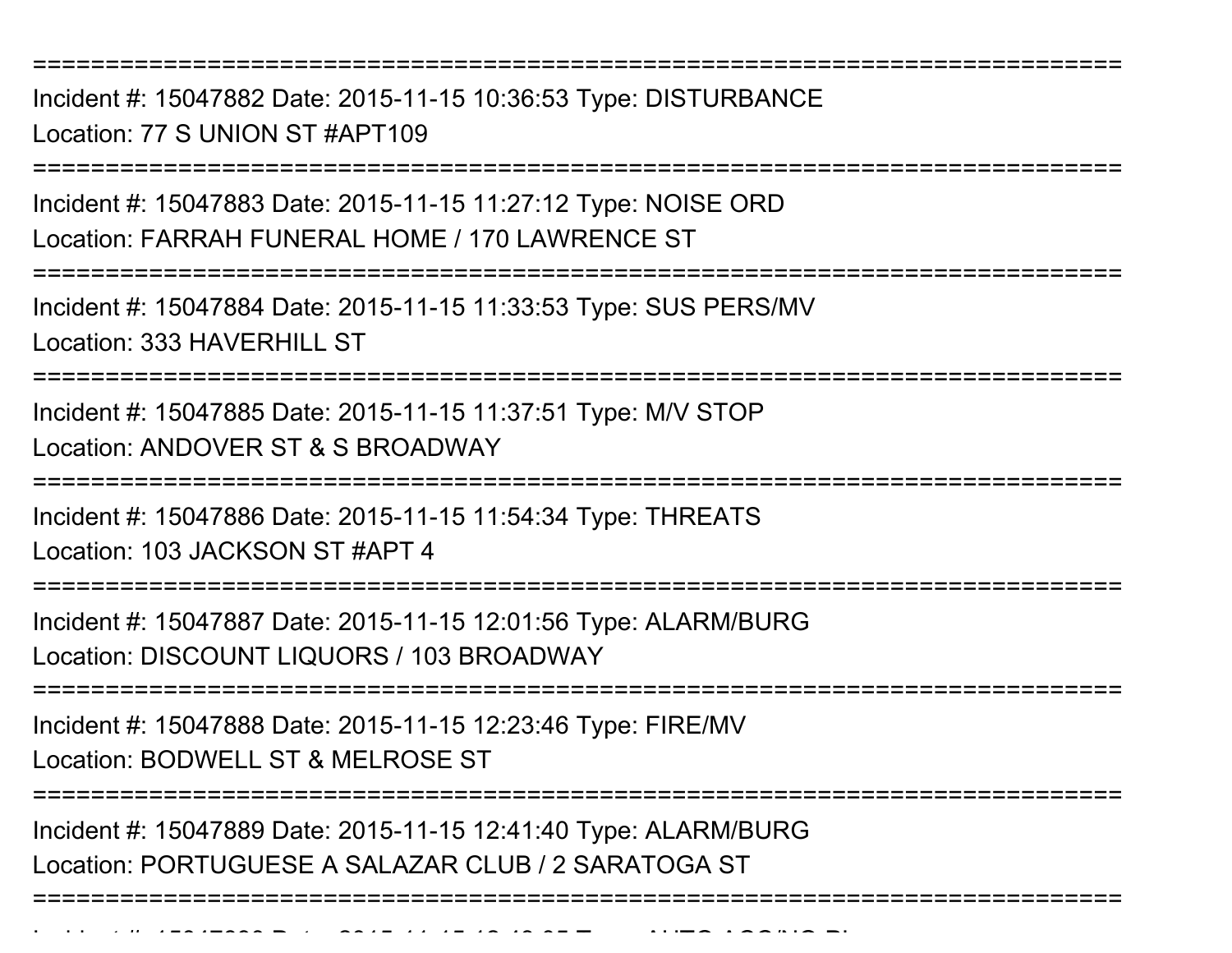## Location: DUNKIN DONUTS / 104 MARSTON ST

===========================================================================

Incident #: 15047891 Date: 2015-11-15 12:58:41 Type: SHOTS FIREDLocation: 140 EXCHANGE ST

===========================================================================

Incident #: 15047892 Date: 2015-11-15 13:01:06 Type: SHOPLIFTINGLocation: SEVEN ELEVEN / 360 BROADWAY

===========================================================================

Incident #: 15047893 Date: 2015-11-15 13:23:01 Type: LARCENY/PASTLocation: 30 FITZ ST FL 3

===========================================================================

Incident #: 15047894 Date: 2015-11-15 13:50:47 Type: SUS PERS/MVLocation: BROADWAY & TREMONT ST

===========================================================================

Incident #: 15047895 Date: 2015-11-15 13:54:13 Type: MAL DAMAGELocation: 132 DRACUT ST

===========================================================================

Incident #: 15047896 Date: 2015-11-15 14:06:03 Type: SUS PERS/MVLocation: 15 KINGSTON ST

===========================================================================

Incident #: 15047897 Date: 2015-11-15 14:10:59 Type: THREATSLocation: 103 JACKSON ST

===========================================================================

Incident #: 15047898 Date: 2015-11-15 14:15:03 Type: COUNTERFEITLocation: SEVEN ELEVEN / 370 BROADWAY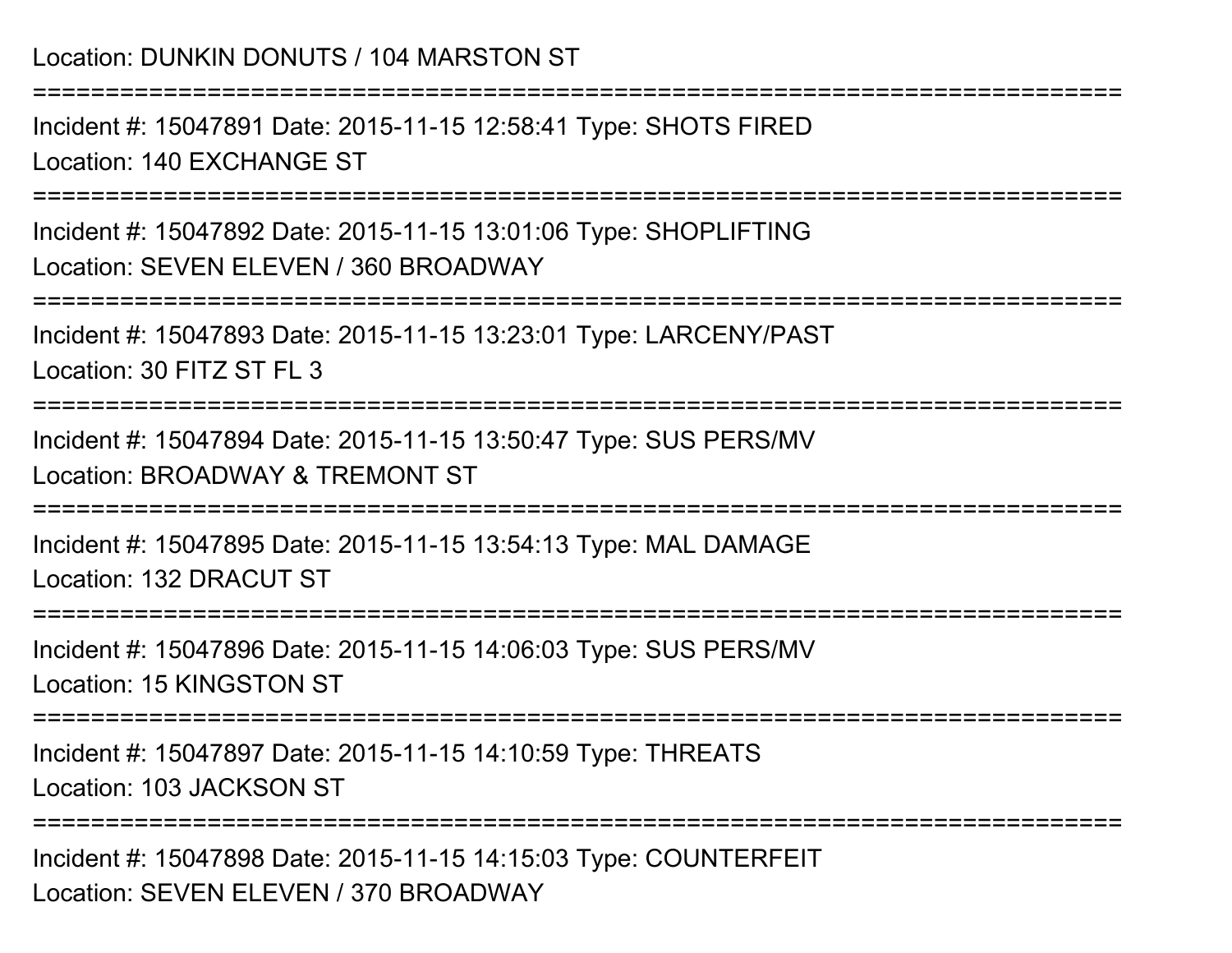===========================================================================Incident #: 15047900 Date: 2015-11-15 14:25:40 Type: SUS PERS/MVLocation: 25 MT VERNON ST===========================================================================Incident #: 15047901 Date: 2015-11-15 14:33:18 Type: DISTURBANCELocation: 333 HAVERHILL ST #1B FL 1===========================================================================Incident #: 15047902 Date: 2015-11-15 14:54:53 Type: NEIGHBOR PROBLocation: 237 JACKSON ST #4 FL 2===========================================================================Incident #: 15047903 Date: 2015-11-15 15:16:38 Type: SUS PERS/MVLocation: BOSTON ST & MANN ST===========================================================================Incident #: 15047904 Date: 2015-11-15 15:20:40 Type: E911 HANGUP

Location: 20 SUMMER ST

=======================

Incident #: 15047905 Date: 2015-11-15 15:30:15 Type: ALARM/BURGLocation: CENTRO DE ADORACION / 96 E HAVERHILL ST

===========================================================================

Incident #: 15047906 Date: 2015-11-15 15:45:54 Type: SUS PERS/MV

Location: 18 BEACON ST #18 FL 2

===========================================================================

Incident #: 15047907 Date: 2015-11-15 15:52:26 Type: MV/BLOCKING

Location: 74 DAILEV CT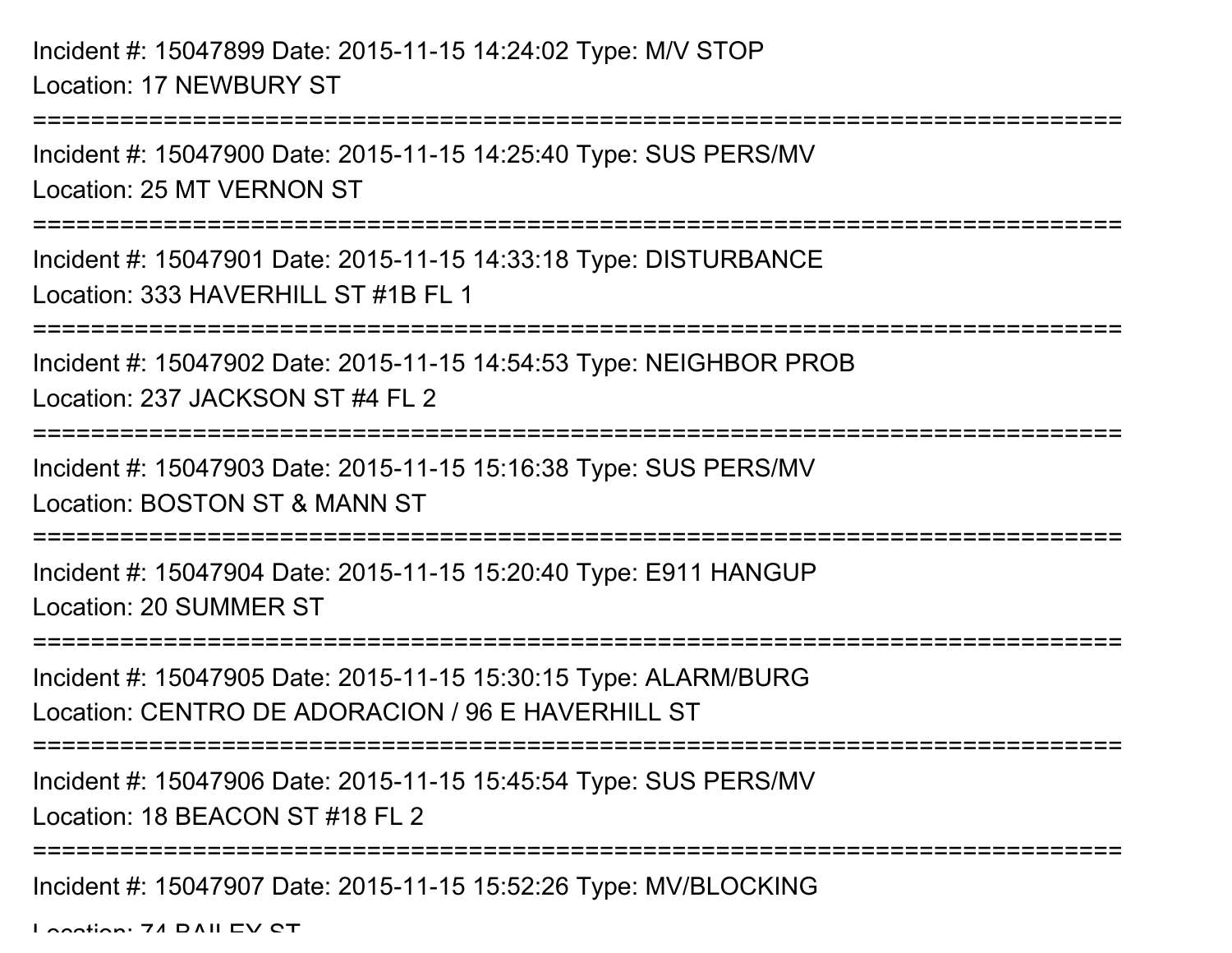Incident #: 15047908 Date: 2015-11-15 15:58:15 Type: SUS PERS/MVLocation: ADVANCED AUTO PARTS / 73 WINTHROP

Incident #: 15047909 Date: 2015-11-15 15:59:00 Type: SUS PERS/MVLocation: MI PAIS / 610 ANDOVER ST

===========================================================================

Incident #: 15047910 Date: 2015-11-15 16:53:14 Type: NOISE ORDLocation: 18 WINTHROP AV FL 2

===========================================================================

===========================================================================

===========================================================================

Incident #: 15047911 Date: 2015-11-15 17:51:50 Type: CK WELL BEINGLocation: 297 WATER ST FL 2

===========================================================================

Incident #: 15047912 Date: 2015-11-15 18:01:53 Type: LARCENY/PASTLocation: 2 FALMOUTH ST

=======================

Incident #: 15047913 Date: 2015-11-15 18:12:52 Type: ALARM/HOLDLocation: RESD; MERLYN OLIVARES / 120 LEXINGTON ST

===========================================================================

Incident #: 15047914 Date: 2015-11-15 18:25:34 Type: SUS PERS/MV

Location: HAVERHILL ST & WARWICK ST

===========================================================================

Incident #: 15047915 Date: 2015-11-15 18:29:22 Type: DISTURBANCE

Location: 137 LAWRENCE ST FL 1

===========================================================================

Incident #: 15047916 Date: 2015-11-15 18:35:18 Type: DOMESTIC/PROG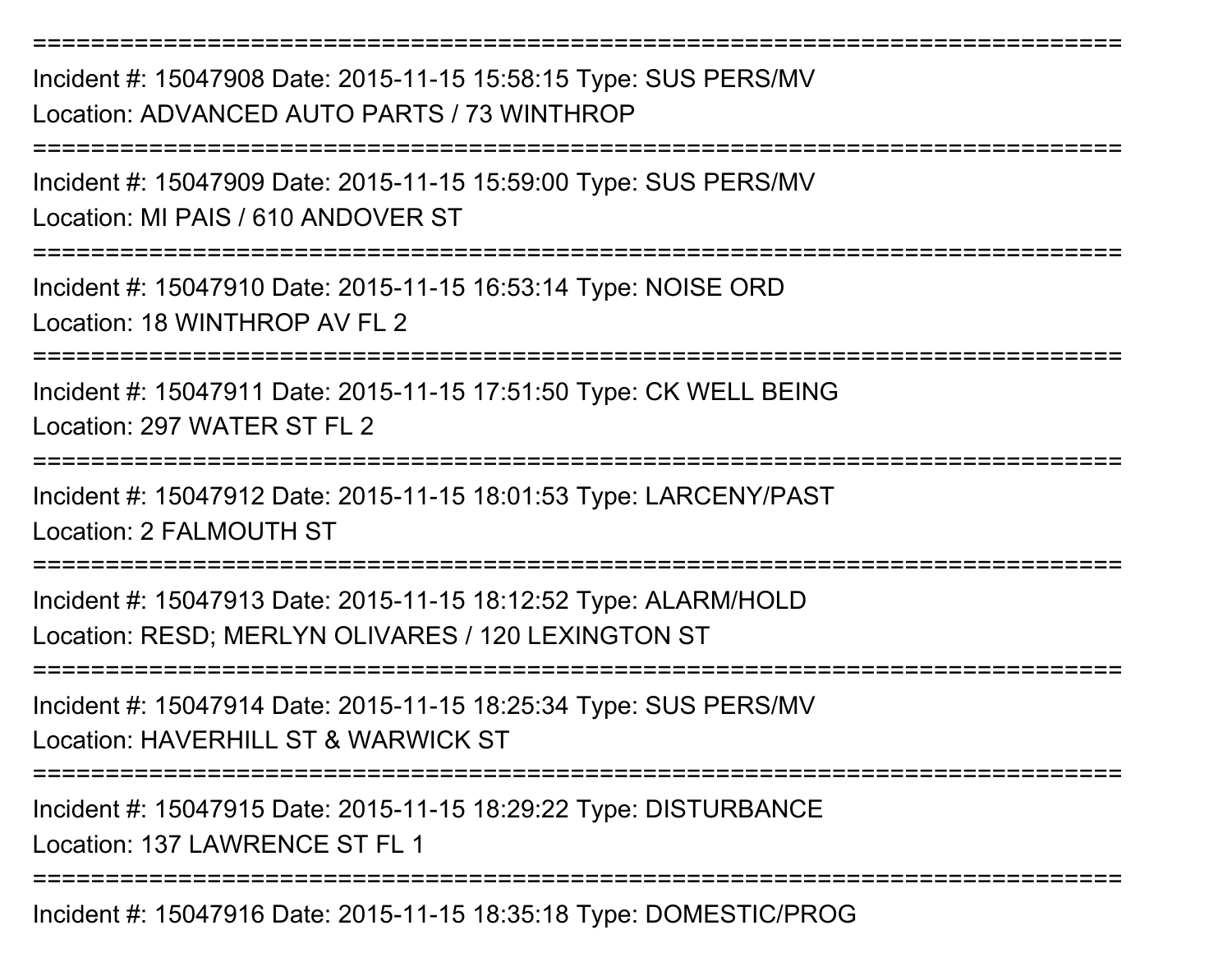Location: 270 E HAVERHILL ST #16 FL 2===========================================================================Incident #: 15047917 Date: 2015-11-15 18:45:05 Type: MEDIC SUPPORTLocation: 169 HAVERHILL ST #8 FL 3===========================================================================Incident #: 15047918 Date: 2015-11-15 18:47:40 Type: MEDIC SUPPORTLocation: 32 LAWRENCE ST===========================================================================Incident #: 15047919 Date: 2015-11-15 18:56:33 Type: DISTURBANCELocation: 4 EAST ST===========================================================================Incident #: 15047920 Date: 2015-11-15 19:01:39 Type: STOL/MV/PASLocation: 541 HAVERHILL ST ===========================================================================Incident #: 15047922 Date: 2015-11-15 19:22:57 Type: RECOV/STOL/MVLocation: 576 HAVERHILL ST ===========================================================================Incident #: 15047921 Date: 2015-11-15 19:23:46 Type: DISABLED MVLocation: SUNOCO SERVICE, SANCHEZ / 599 BROADWAY===========================================================================Incident #: 15047923 Date: 2015-11-15 19:32:46 Type: NEIGHBOR PROBLocation: 544 ANDOVER ST===========================================================================Incident #: 15047924 Date: 2015-11-15 19:34:26 Type: LARCENY/PASTLocation: LAUNDRY WORLD / 351 BROADWAY

===========================================================================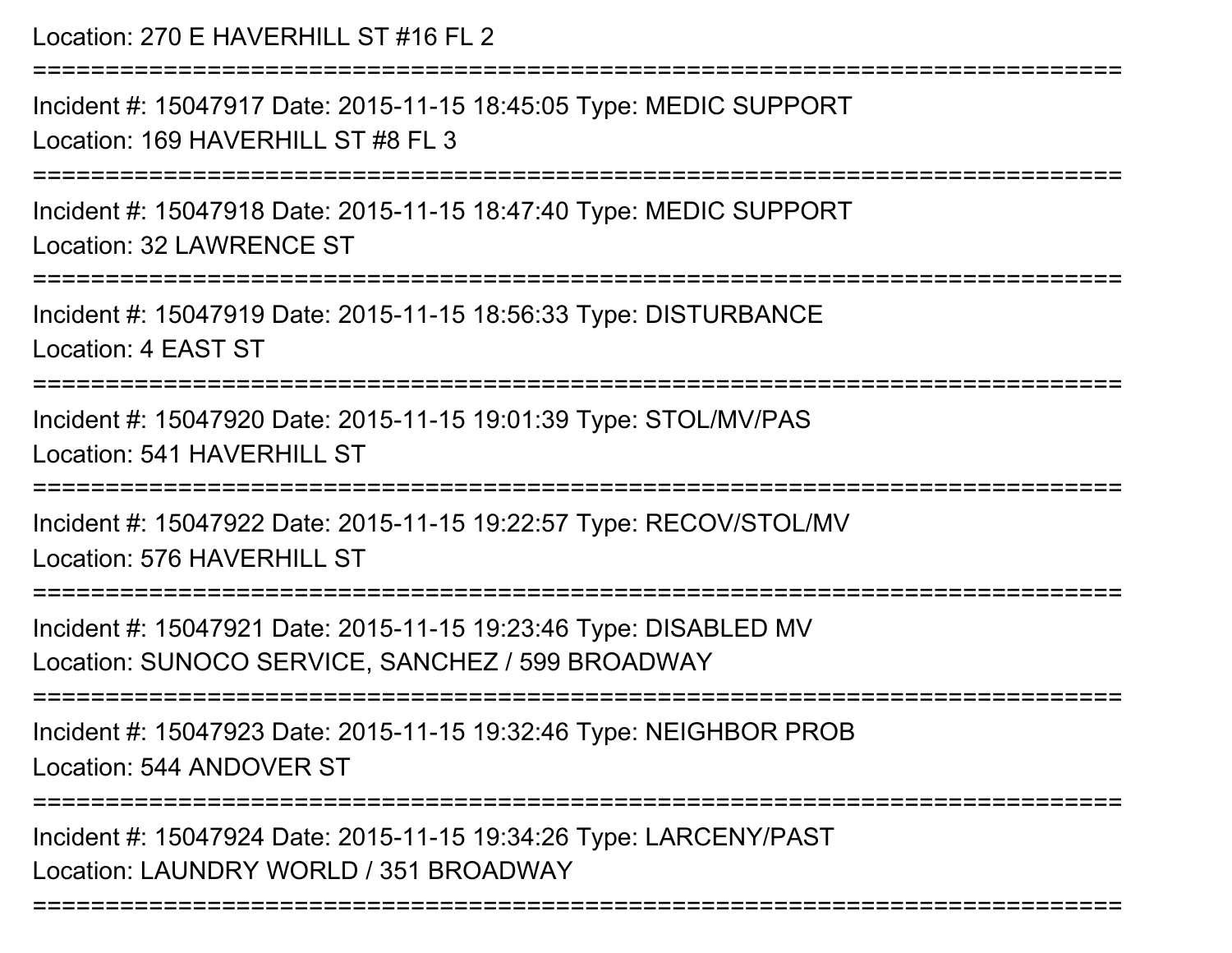===========================================================================Incident #: 15047926 Date: 2015-11-15 20:30:15 Type: ASSSIT AMBULANCLocation: 1 LOGAN ST===========================================================================Incident #: 15047927 Date: 2015-11-15 20:55:01 Type: M/V STOPLocation: 37 SPRINGFIELD ST===========================================================================Incident #: 15047928 Date: 2015-11-15 20:58:40 Type: M/V STOPLocation: 425 MARKET ST===========================================================================Incident #: 15047929 Date: 2015-11-15 21:16:30 Type: M/V STOPLocation: BROADWAY & LOWELL ST===========================================================================Incident #: 15047930 Date: 2015-11-15 21:19:20 Type: DOMESTIC/PROGLocation: 375 HOWARD ST FL 2===========================================================================Incident #: 15047931 Date: 2015-11-15 21:26:48 Type: DISTURBANCELocation: 8 INMAN ST #18 FL 1===========================================================================Incident #: 15047932 Date: 2015-11-15 22:04:50 Type: SUS PERS/MVLocation: 66 ELM ST===========================================================================Incident #: 15047933 Date: 2015-11-15 22:10:42 Type: MEDIC SUPPORTLocation: 154 FRANKLIN ST FL 2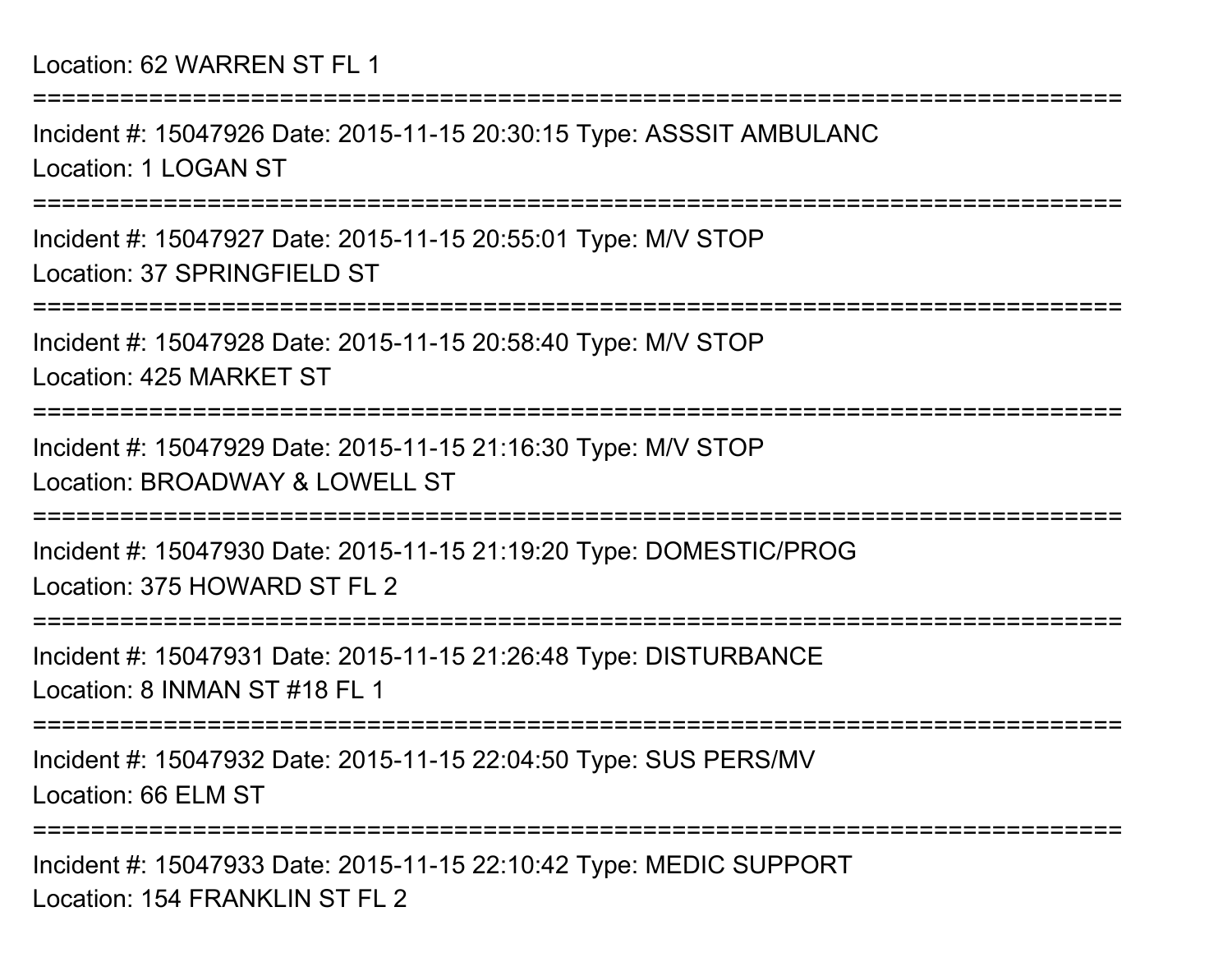## Incident #: 15047934 Date: 2015-11-15 22:19:44 Type: ALARM/BURGLocation: THE PARTHUM SCHOOL / 258 E HAVERHILL ST

Incident #: 15047935 Date: 2015-11-15 22:26:57 Type: ROBBERY ARMEDLocation: 161 SARATOGA ST #REAR FL 1

===========================================================================

===========================================================================

Incident #: 15047936 Date: 2015-11-15 22:46:38 Type: MEDIC SUPPORTLocation: 91 SHAWSHEEN RD FL 3

====================

Incident #: 15047937 Date: 2015-11-15 22:48:40 Type: BUILDING CHKLocation: BONGOS / 206 LAWRENCE ST

===========================================================================

Incident #: 15047938 Date: 2015-11-15 22:50:00 Type: BUILDING CHKLocation: MIR NIGHT CLUB / 102 ESSEX ST #A

===========================================================================

Incident #: 15047939 Date: 2015-11-15 22:50:31 Type: BUILDING CHKLocation: MAKARENA / 150 COMMON ST

===========================================================================

Incident #: 15047940 Date: 2015-11-15 22:51:42 Type: BUILDING CHKLocation: ELITE LOUNGE / 336 COMMON

===========================================================================

Incident #: 15047941 Date: 2015-11-15 22:52:33 Type: BUILDING CHK

Location: LA CAVA / 22 UNION ST

===========================================================================

Incident #: 15047942 Date: 2015-11-15 22:53:18 Type: BUILDING CHK